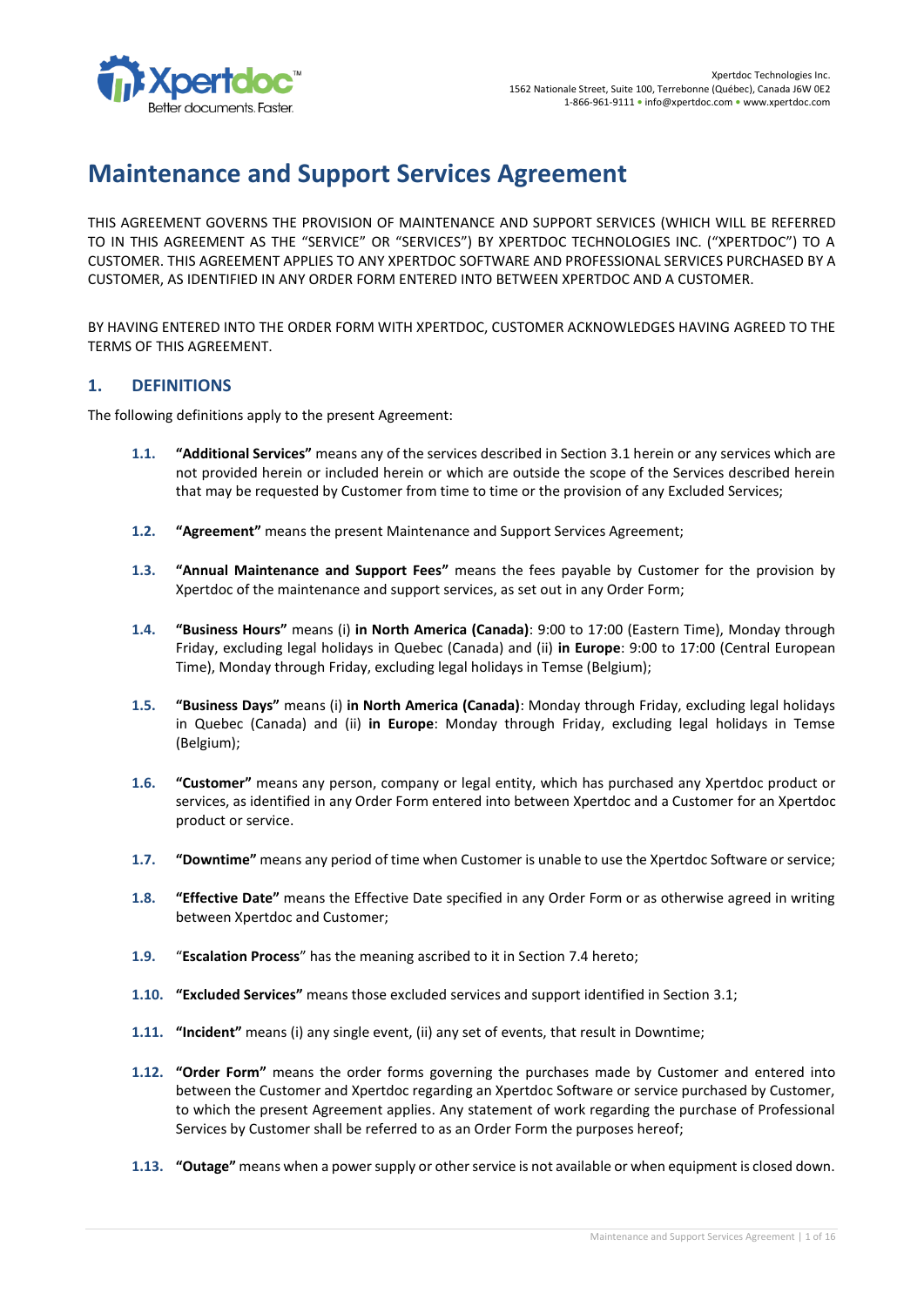

- **1.14. "Party "** means individually either Xpertdoc or Customer;
- **1.15. "Parties "** means collectively, Xpertdoc and the Customer;
- **1.16. "Premium Support"** means the Premium support services provided by Xpertdoc as Additional Services and as more fully described in Sections [6.1.3](#page-6-0) an[d 7.5](#page-12-0) hereto;
- **1.17. "Premium Support with 24/7 Extended Support"** means the Premium support with 24/7 Extended Support services provided by Xpertdoc as Additional Services and as more fully described in Sections [6.1.4](#page-7-0) and [7.6](#page-12-1) hereto;
- **1.18.** "**Private Hosted Systems**" means the hosting arrangement such that a Customer's infrastructure, databases, and servers all exist in an exclusive location inaccessible to anyone outside the Customer or Xpertdoc;
- **1.19. "Priority Level"** means the Priority Level allocated to a Support Request or Incident as more fully described in Section [7.1.2;](#page-9-0)
- **1.20.** "**Professional Services**" has the meaning ascribed to it in Section [3.1](#page-2-0) hereto**;**
- **1.21. "Representatives"** means the Customer representatives that are appointed as indicated herein and that are responsible for communicating with Xpertdoc in the framework of the Services and in relation to any Service request or Incident;
- **1.22.** "**Resolution Time Objectives**" has the meaning ascribed to it in Section [7.3.2](#page-11-1) hereto;
- **1.23.** "**Response Time Objectives**" has the meaning ascribed to it in Section [7.2.3](#page-10-0) hereto;
- **1.24. "Services"** means the Maintenance and Support Services provided by Xpertdoc to a Customer pursuant to the present Agreement;
- **1.25. "Service Level Objectives"** means, collectively, the Resolution Time Objectives and the Response Time Objectives;
- **1.26. "Software"** means any Xpertdoc Software purchased by Customer pursuant to an Order Form;
- **1.27. "Standard Support Services"** means the standard support services provided by Xpertdoc upon payment by Customer of the Annual Maintenance and Support Fees and as more fully described herein;
- **1.28. "Support Request"** means any support request or incident notification provided by a Representative of the Customer through the Xpertdoc Support Portal or Xpertdoc Helpdesk, if the Xpertdoc Support Portal is unavailable;
- **1.29.** "**Support Request Initial Response**" has the meaning ascribed to it in Section [7.2.2](#page-10-1) hereto;
- **1.30. "System"** means the Software and/or services detailed in any Order Form as-a-whole. For sake of clarity, services or software which are not provided, delivered and installed by Xpertdoc or its subcontractors are not comprised in the definition of the term "System";
- **1.31. "Term"** has the meaning ascribed to it in Section [2.1.1](#page-2-1) hereto;
- **1.32. "Xpertdoc's Helpdesk"** means the Xpertdoc team which will help Customer and Representative upon receipt of the Support Request;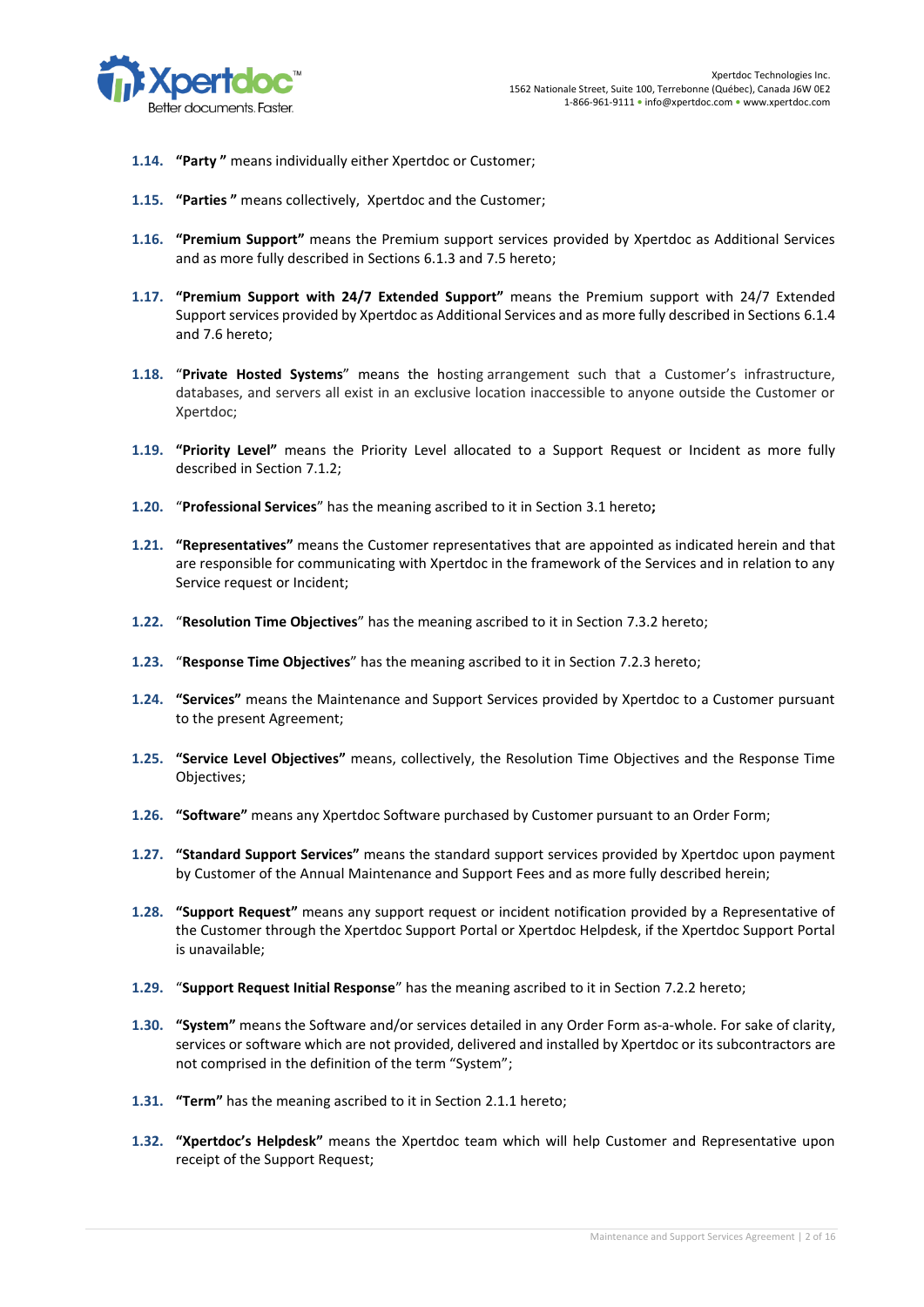

- **1.33. "Xpertdoc Knowledge Base"** has the meaning ascribed to it in Section [6.3](#page-7-1) hereto;
- **1.34. "Xpertdoc Support Portal"** has the meaning ascribed to it in Section [6.3](#page-7-1) hereto.

# **2. GENERAL PROVISIONS**

- <span id="page-2-2"></span><span id="page-2-1"></span>**2.1. Term**
	- 2.1.1. Subject to articl[e 2.1.1,](#page-2-2) this Agreement shall enter into force on the Effective Date and shall remain in force for the duration of the term indicated in any Order Form (the "**Term**") ;
	- 2.1.2. If prior to the Term the parties agree in writing that that any Order Form is to be renewed or remain in force for a mutually agreed period after the Term, then this Agreement shall remain in force until the expiration of such new term or renewal period.

#### **2.2. Modification to this Agreement**

Xpertdoc reserves the right, at any time, at its discretion, to modify or amend this Agreement during the Term of any Order Form to which it applies. Any such modification or amendment to this Agreement shall be communicated by Xpertdoc upon renewal of any Order Form, or at least sixty (60) days before said changes come into effect.

#### **2.3. Fees**

In order to be provided the Services, Customer must pay Xpertdoc for the Annual Maintenance and Support Fees, as indicated in any Order Form. Invoicing and Payment terms are provided in the Master Agreement between the Parties.

#### **2.4. Force Majeure**

In all cases, neither Party shall be held responsible to the other Party for any omissions, delays or failure in the performance of its obligations or for the non-performance of its obligations, of any type whatsoever, to the extent that such omission, delay or failure or default arises out of a force majeure or an unforeseeable event outside of such Parties control including, namely, without limiting the generality of the preceding, a strike or a partial or total work stoppage, any loss caused by nature, an epidemic, a pandemic, embargo, nuclear disaster, fire, earthquake, flood or other natural disaster, act of war or terrorism, riot, civil unrest, government measure, order of a court or public authority, or an Outage or disruption of electrical, phone, Internet or telecommunications networks and services preventing the Client from accessing the Xpertdoc Software or service or using it, issues with the hardware or software which are not provided by Xpertdoc. However, the party claiming the force majeure will use commercially reasonable efforts to eliminate or remedy the force majeure. Such an omission, delay, failure or default will not, in any circumstances, give rise to penalties to be paid by Xpertdoc to the Customer.

In cases of force majeure, the obligations of Xpertdoc in connection with this Agreement will be suspended to the extent that and for the period for which performance of said obligations is delayed due to force majeure.

## **3. PROVISION OF SERVICES**

Subject to Customer paying the Annual Maintenance and Support Fees, and provided Customer is not in default under the terms of this Agreement or of any other Agreement binding between the Parties, Xpertdoc shall provide the Services, during the Term, in accordance with the terms of this Agreement. Xpertdoc undertakes to provide the Services honestly and diligently with a professional standard of skill, care and diligence appropriate for an expert in its field.

## <span id="page-2-0"></span>**3.1. Additional Services**

3.1.1. The Customer acknowledges that the Services do not include any services which are not provided herein or which are outside the scope of the Services described herein or the following services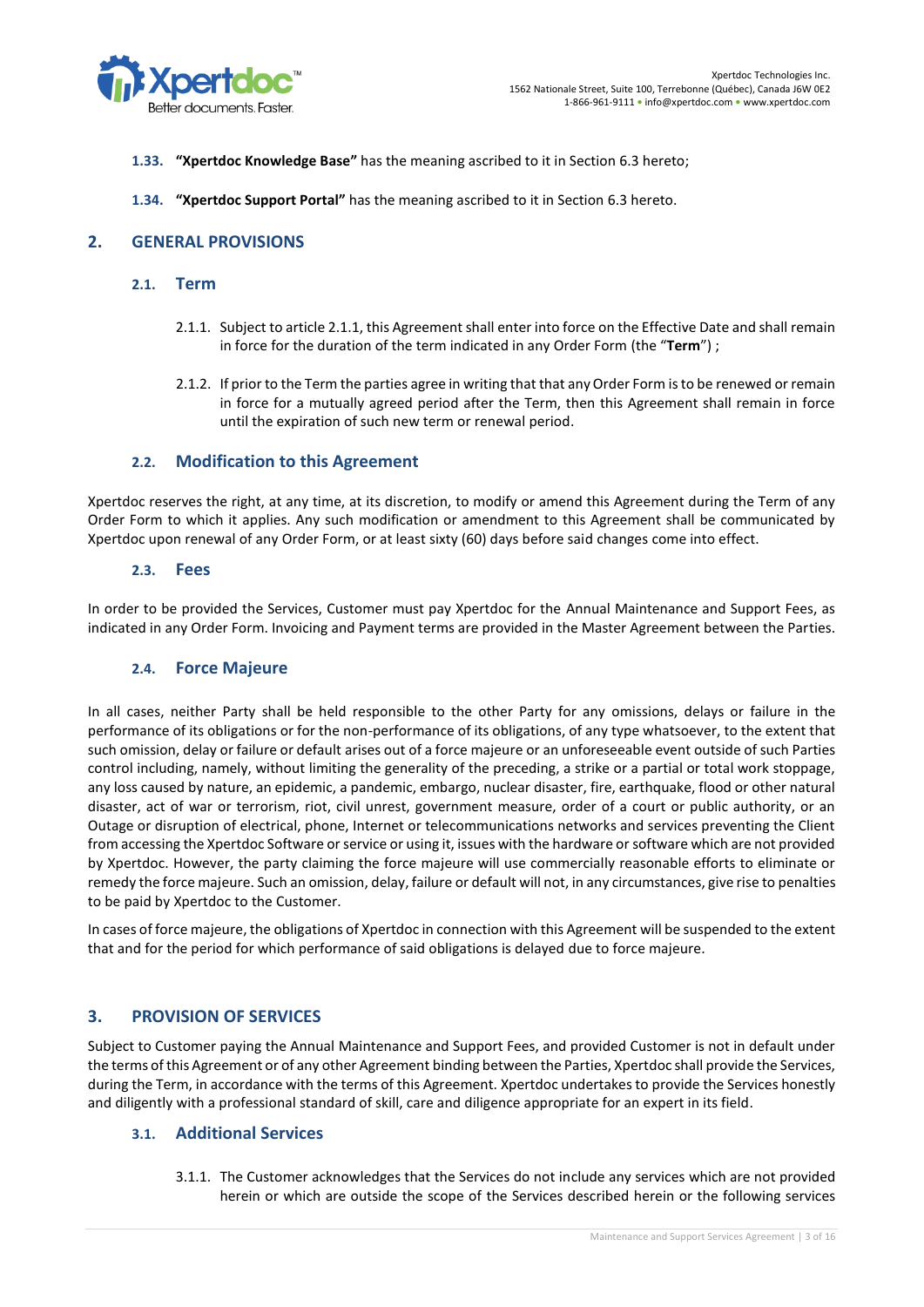

(without limitation), which Xpertdoc may provide, as Additional Services, upon agreement of both Parties, and which shall be payable by Customer at additional fees, which are not included in the Annual Maintenance and Support Fees :

- <span id="page-3-0"></span>3.1.1.1. Support Services outside of Business Hours;
- 3.1.1.2. Template design or modifications;
- 3.1.1.3. Training services;
- 3.1.1.4. Customizations;
- 3.1.1.5. On premise installations or upgrades to products;
- 3.1.1.6. On-premise server management;
- 3.1.1.7. Provisioning (outside of what is included within subscription);
- 3.1.1.8. Software Development;
- 3.1.1.9. Creation of custom documentation;
- 3.1.1.10. Project management;
- 3.1.1.11. Software design;
- 3.1.1.12. Engineering, analysis and customer systems reviews;
- 3.1.1.13. Test plan and proof of concept;
- 3.1.1.14. Administrative or technical work originating from customer-specific requirements (e.g. documentation, security due-diligence activities or documentation, disaster recovery testing, etc.);
- 3.1.1.15. Customer payable custom releases;
- 3.1.1.16. Work originating from unsupported configuration, deployment or changes;
- 3.1.1.17. Any service provided to Customer pursuant to an Order Form;
- <span id="page-3-1"></span> (Sub-sections [3.1.1.1](#page-3-0) to [3.1.1.17](#page-3-1) are hereinafter referred to as the "**Professional Services**")
	- 3.1.1.18. Premium Support as described in Sections [6.1.3](#page-6-0) and [7.5;](#page-12-0) and
	- 3.1.1.19. Premium with 24/7 Extended Support as described in Sections [6.1.4](#page-7-0) an[d 7.6.](#page-12-1)
	- 3.1.2. If Customer requests Xpertdoc to provide Additional Services, Xpertdoc will advise the Customer as soon as possible and both Parties will negotiate in good faith the additional fees and associated terms and conditions in providing such additional services.

# **3.2. Exclusions**

- 3.2.1. The Customer acknowledges that the Services do not include any services for the support of the Software or the correction of Incidents, faults, errors or defects arising as a result of:
	- 3.2.1.1. Misuse, improper use, alteration or damage to the Software;
	- 3.2.1.2. a combination of the Software with other programs or equipment that has not been approved or provided by Xpertdoc;
	- 3.2.1.3. the use by the Customer of a superseded or unsupported release; (d) the operation of the Software in a manner that contravenes the Customer's obligations under the Master Agreement;
	- 3.2.1.4. failure by the Customer to operate or use the Software in accordance with the Master Agreement or any user documentation or such other direction of Xpertdoc;
	- 3.2.1.5. use by the Customer of the Software in an information technology environment or platform different from that specified by Xpertdoc on its website or documentation from time to time;
	- 3.2.1.6. equipment or System maintenance or programming on the System performed by a person other than Xpertdoc or its authorized personnel; or
	- 3.2.1.7. modifications to the Software or the System made by the Customer or by a third party not specifically authorized by Xpertdoc to undertake those modifications;
	- 3.2.1.8. hardware not acceptable to run the Software;
	- 3.2.1.9. Incidents which are the result of incorrect handling (user error) of the Software by Customer's personnel. Such incidents include the incorrect performance of a task by a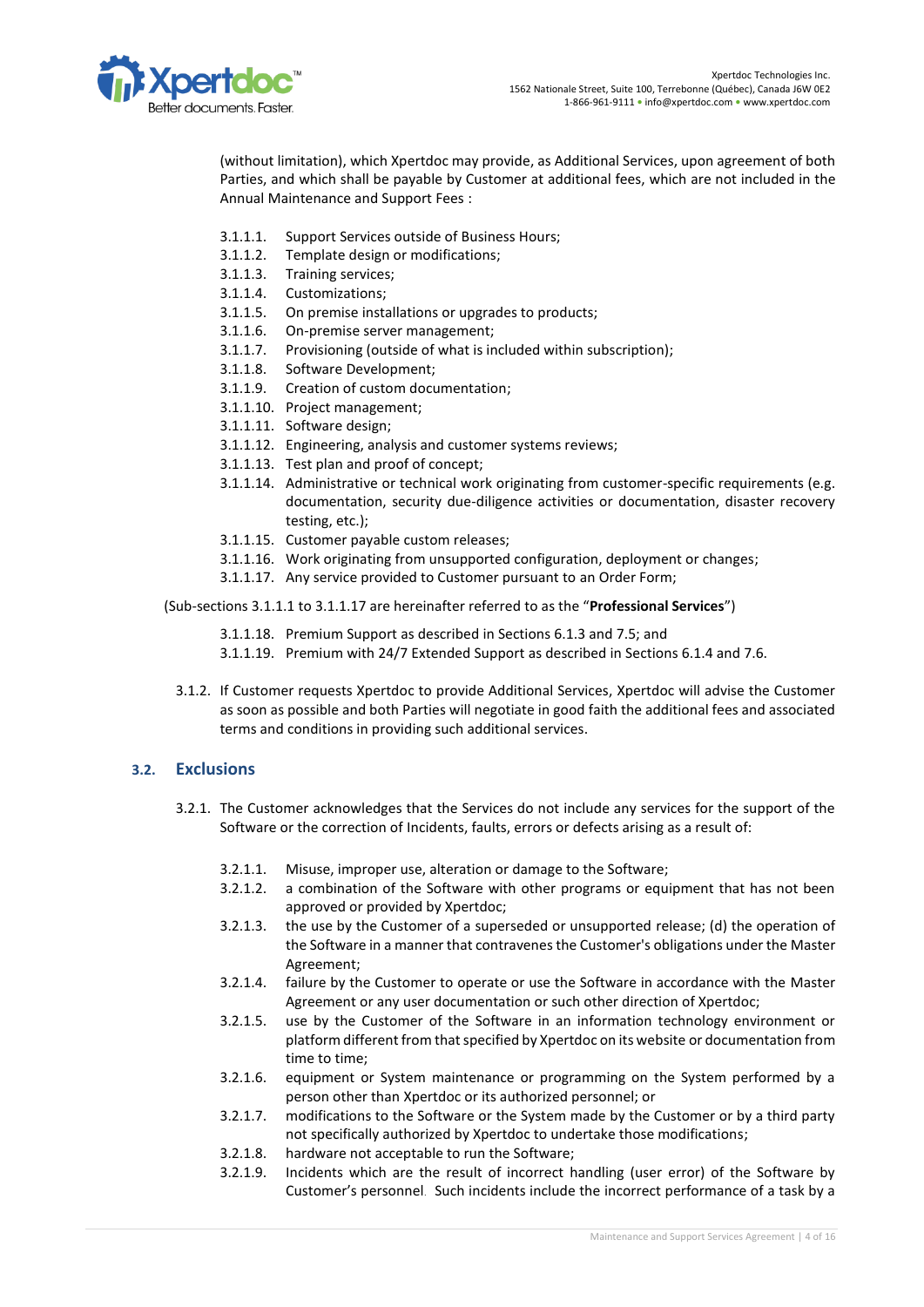

member of the Customer's personnel, with the consequence that the data is altered in the incorrect manner, so that the back-up must be restored, resulting in delays and a backlog.

# **4. CUSTOMER'S OBLIGATIONS AND RESPONSABILITIES**

#### 4.1.1. **Information**

The Customer acknowledges and agrees that, in providing the Services, Xpertdoc is reliant upon the accuracy and completeness of information provided to Xpertdoc by the Customer.

#### 4.1.2. **Representatives**

- 4.1.2.1. The Customer undertakes to appoint between two (2) to five (5) authorized representatives to act as its Representatives for the purposes hereof. Customer shall provide the names, positions, departments and contact details of each such Representatives to Xpertdoc upon appointment.
- 4.1.2.2. Customer shall promptly notify Xpertdoc of any changes in its Representative or the latter's contact information, by opening a support request as to this matter.

#### 4.1.3. **General**

4.1.3.1. To enable Xpertdoc to provide the Services, the Customer must, during the Term:

4.1.3.1.1. Pay the Annual Maintenance and Support Fees;

- 4.1.3.1.2. in order to enable Xpertdoc to provide the Services within any indicative timeframes, provide:
	- 4.1.3.1.2.1. timely access to the Representatives;
	- 4.1.3.1.2.2. timely access to all required Systems and data (including, where necessary or desirable, administrative access);
	- 4.1.3.1.2.3. timely access to premises, including any necessary security clearances, where required;
	- 4.1.3.1.2.4. all items identified as prerequisites in the Order Form, if applicable;
	- 4.1.3.1.2.5. all required details to help resolve the issues; and
	- 4.1.3.1.2.6. the unique ticket number associated to a request in all communications related to any specific request;
- 4.1.3.1.3. use reasonable endeavors to respond promptly and accurately to all reasonable requests by Xpertdoc to provide information required for the performance of the Services;
- 4.1.3.1.4. ensure that all information provided to Xpertdoc is accurate and complete and is not incomplete or misleading;
- 4.1.3.1.5. permit Xpertdoc 's personnel involved with providing the Services to access the Customer's System and relevant documentation, as required, to enable Xpertdoc to properly perform the Services;
- 4.1.3.1.6. where relevant, make available to Xpertdoc its Representatives to:
	- 4.1.3.1.6.1. provide information about the Customer's System and information technology environment;
	- 4.1.3.1.6.2. resolve queries; and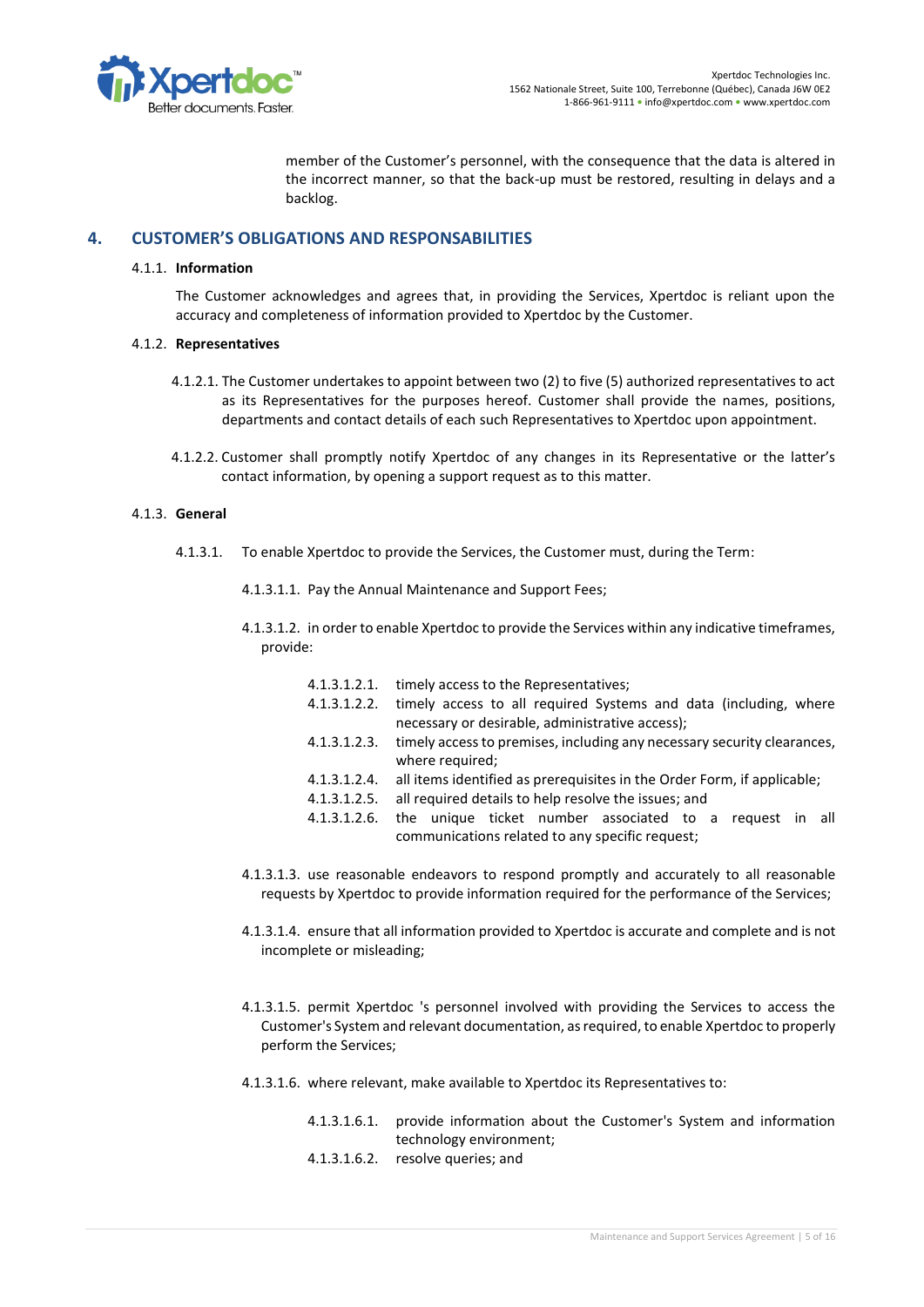

- 4.1.3.1.6.3. provide such other information and assistance as is reasonably requested by Xpertdoc and its personnel in relation to the provision of the Services.
- 4.1.3.2. Desktops, thin clients, local hardware, LAN and WAN networks, between the Customer and Xpertdoc are the Customer's responsibility. Any other service or software not provided, delivered and installed by Xpertdoc also fall under the Customer's responsibility. On premise deployments of the Softwares are the Customer's responsibility. In contrast, deployments hosted by Xpertdoc (within its SaaS offering or Private hosting) fall under the responsibility of Xpertdoc. For on premise deployments, any version of the Software will be installed by the Customer itself or, depending on the application and original arrangements with the Customer. On-premise installation and/or updating of the Software will not be counted in any calculation of Service Level Objectives.

# **5. MAINTENANCE**

# **5.1. Software Fault Management and Corrective Maintenance**

5.1.1. The purpose of a software corrective maintenance is to provide product support if the software displays anomalies. It is performed following an incident or fault usually reported by Customers or discovered internally. Adjustments to our Software as part of this corrective maintenance will usually be provided to the Customer in the form of instructions to address the problem, or through the release of a "hotfix" or limited release or if on-premise, through the MyXpertdoc Portal available at: https://my.xpertdoc.com

## **5.2. Software Preventive Maintenance**

- 5.2.1. The purpose of a Preventive maintenance is to prevent faults in the operational environment. Xpertdoc devotes considerable attention to this matter through active monitoring and quality procedures. Adjustments to our Software's as part of this Preventive maintenance will be provided to the Customer in the form of new releases on the Xpertdoc Knowledge Base or Xpertdoc Support Portal
- 5.2.2. In principle, Preventive Maintenances for SAAS Software is typically scheduled at a time with minimal impact to customers' operations (outside of regular Business Days and Business Hours). As such, Xpertdoc is scheduling such maintenances outside of Business Days and Business Hours for the location (Region) of the hosted service(s). The Software Preventive Maintenance does not apply to on-premise Software's.

# **5.3. Software Upgrade Maintenance (Product Updates & Releases)**

- 5.3.1. An Upgrade maintenance consists of extending the functionality of the application(s). It concerns the generic functionalities of the application(s). This results in a new product update or release. Updates usually contain Corrective and Preventive maintenances and limited associated new functionality. New releases, usually occurring once or a few times per year, contain new functionality and previously issued updates. Please note that any new release that materially changes the functionality of the Software will be considered to be a new Software which will require payment of fees and purchase of a new Order Form between the Parties.
- 5.3.2. Packages for updates or releases are made available to on-premise Customers on the MyXpertdoc Portal available at: https://my.xpertdoc.com.
- 5.3.3. Release notes and installation instructions for each release/update SAAS Software's are located on the Xpertdoc Knowledge Base.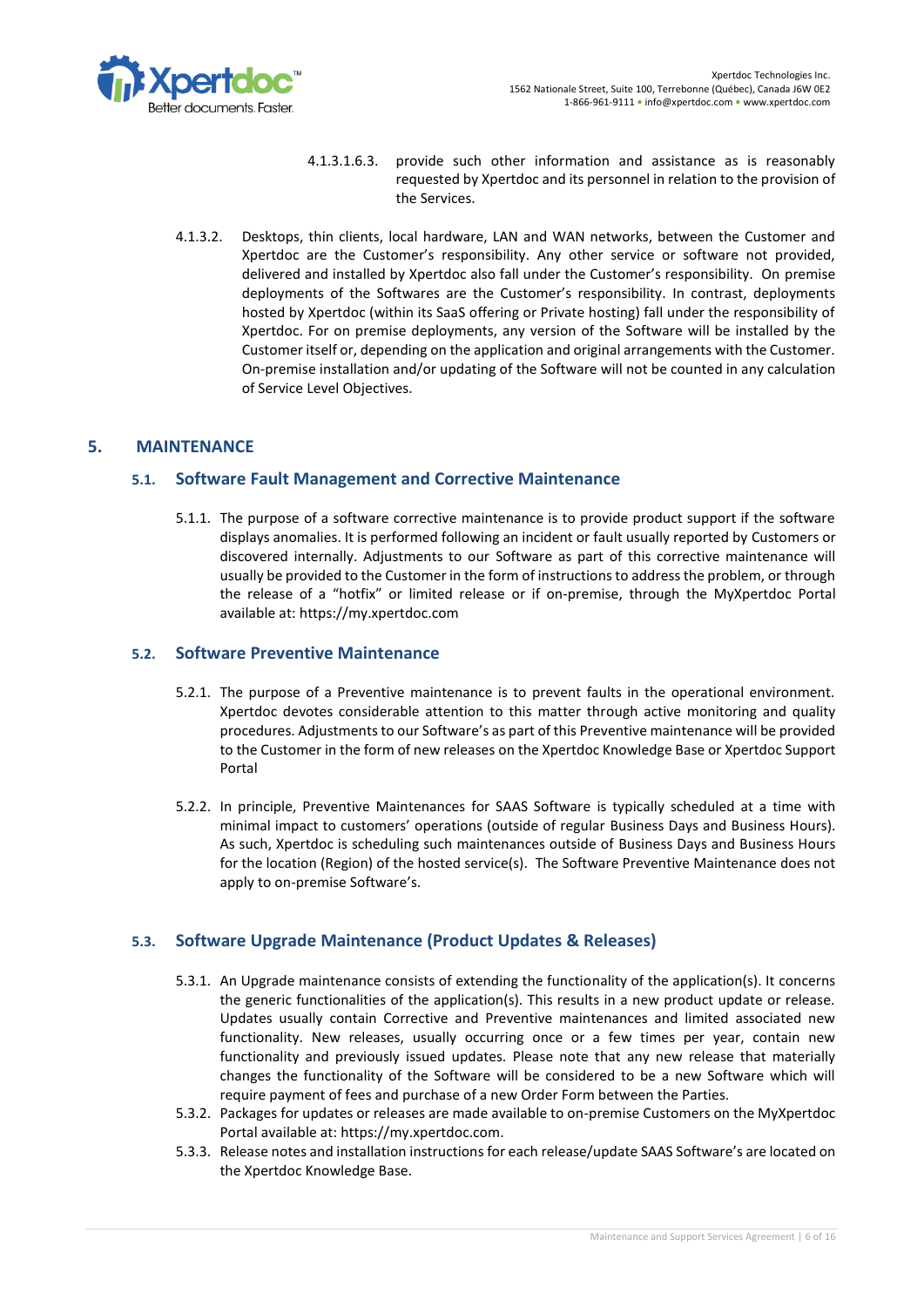

- 5.3.4. Updates and releases are always subject to Annual Support and Maintenance fees having been paid as invoiced by Customer. Some upgrades and enhancements issued by Xpertdoc may provide functionalities which will be offered to the Customer at an additional charge.
- 5.3.5. In the case of deployments or services hosted by the Customer itself, the packages to deploy are made available to the Customer, the Customer's organisation decides and proceed with the deployment at the time of its choosing.
- 5.3.6. In the case of deployments or services hosted by Xpertdoc, Xpertdoc decides of the version, update or release to be implemented and will follow the procedures and timing outlined in this agreement for the implementation.

# **5.4. Scheduled Maintenances**

- 5.4.1. For Private Hosted Systems hosted by Xpertdoc, flexibility regarding the schedule planned for a specific maintenance can be accommodated, on case by case basis, if requested in advance by the Customer. This accommodation is to be agreed by both parties and may incur additional costs if a resource has to work outside of regular business hours. Also, it may be possible that, following an agreement with the Customer's designated responsible, the System will down during the Customer's office hours, and the Scheduled Maintenance will thus be the cause of the unavailability of the System. Unavailability due to these types of scheduled interruptions will not affect the calculation of the actual Service Level.
- 5.4.2. In general, the implementation of maintenance operations will be communicated to the Customer by Xpertdoc with at least 48 hours of notice sent to the email address provided by the Customer. In cases where Xpertdoc determines, in good faith, that an Outage is necessary to address an emergency such advance notice period may be shortened as reasonably determined by Xpertdoc**.**

#### **5.5. Software Support Period**

- 5.5.1. For on premise or private deployments, when an issue can be resolved by upgrading to a newer version of the Licensed Software, Xpertdoc reserves the right to require the Customer to upgrade to the newer version of the software to resolve an issue. The Customer can decide at its discretion whether and when to upgrade to the new version, but in all instances the issue will be considered resolved from a support perspective.
- 5.5.2. Only the current Software version will be provided with new functionality via minor updates and/or major upgrades.
- 5.5.3. Products for which an End-of-Life has been announced will receive support within the limits of the communicated details and schedule regarding this product retirement. Unless stated otherwise in the product retirement notice, End of Life products do not receive any technical updates or upgrades following the announcement.

#### **6. STANDARD SUPPORT SERVICES**

#### **6.1. Support Plans**

- <span id="page-6-0"></span>6.1.1. Xpertdoc offers three (3) different support service plans to its Customers:
	- 6.1.2. Standard Support, which is described herein and provides a response based on best effort guided by the Service Level Objectives detailed herein;
	- 6.1.3. Premium Support, which is an Additional Service and which provides priority support, as more fully described in Sectio[n 7.5](#page-12-0) herein; and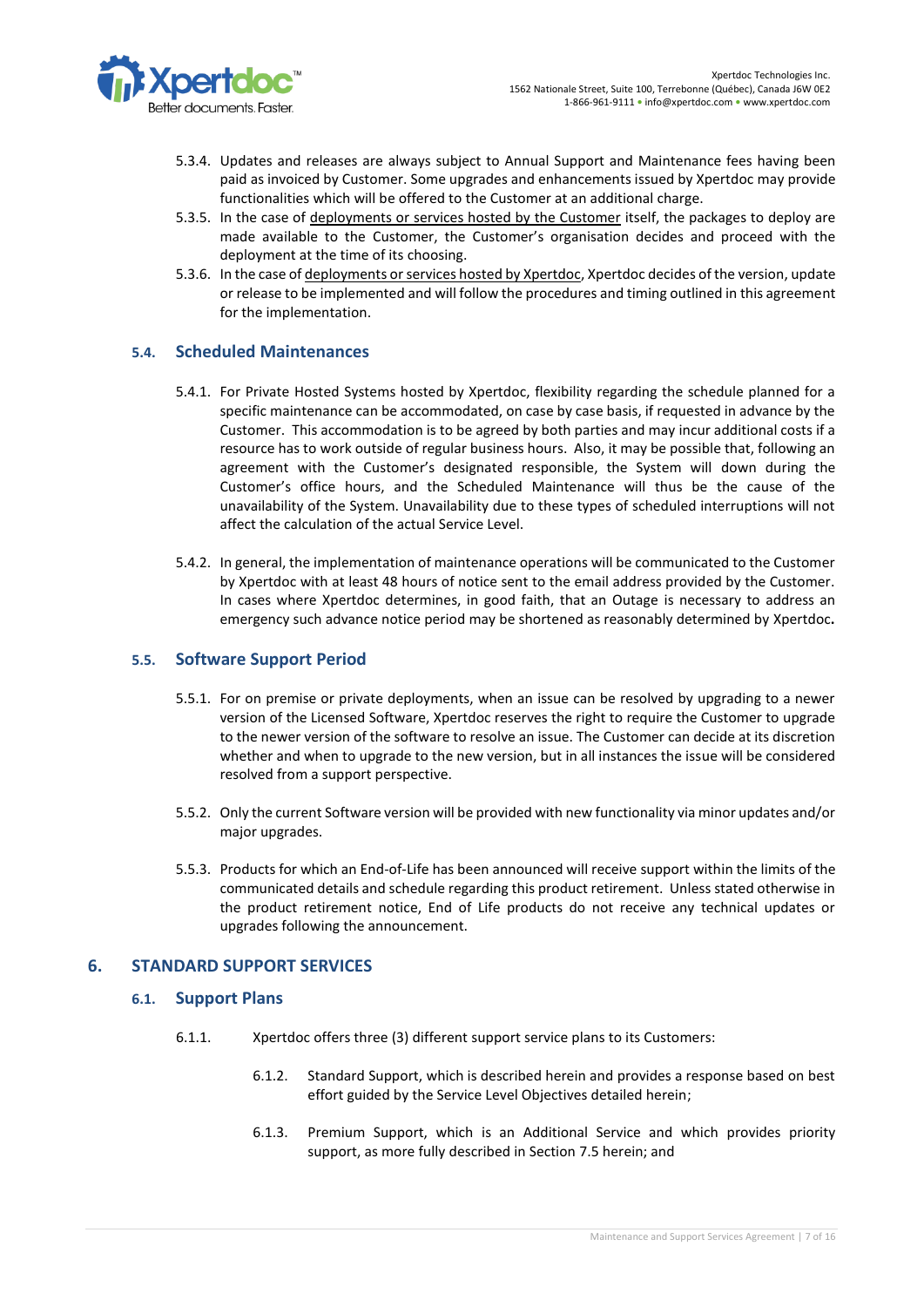

6.1.4. Premium Support with 24/7 Extended Support, which is an Additional Service and which includes the Premium support, with, in addition 24 hours /7 days a week assistance in case of critical Incident, as more fully described in Section [7.6](#page-12-1) herein.

# <span id="page-7-0"></span>**6.2. General**

- 6.2.1. In order to provide the Customer with effective support of the functionality provided by the Software or System, a two-tier technical support model is employed where the Customer Representatives are providing first-tier technical support to their internal users in accordance with the procedures and quality standards described below. Except as may otherwise be determined by Xpertdoc to be appropriate or necessary on a case-by-case basis, Xpertdoc will not provide technical support resources or services directly to Customers end users, but rather will provide second tier technical support, on an escalated basis, to the Representatives.
- 6.2.2. The necessary knowledge that should be available within the Customer's company or organisation should be acquired through training covering user knowledge, system management knowledge of the installed applications, and limited configuration knowledge of the installed applications. These components will not be included in the planned training sessions at time of purchasing the System. Further training can be extended, at a cost, upon request. The management tasks which must be performed on the application provided relate to regular system management. The content and extent of these tasks will be covered during the relevant training courses.

# <span id="page-7-1"></span>**6.3. Standard Support Services Access**

- 6.3.1. The Support Services will be accessible to Customer Representatives:
	- 6.3.1.1. through the Xpertdoc Support Portal, which can be accessed at the following address: [https://support.xpertdoc.com](https://support.xpertdoc.com/) and which provides the Customer the ability to submit and follow support requests (online ticketing system). Support requested should be submitted through the Xpertdoc Support Portal;
	- 6.3.1.2. By email at the following address: [support@xpertdoc.com.](mailto:support@xpertdoc.com) Requests submitted via email will be receiving a low priority by default;
	- 6.3.1.3. through the Xpertdoc Knowledge Base, which can be accessed at the following address: [https://kb.xpertdoc.com](https://kb.xpertdoc.com/) and which provides Customer with 24/7 access to frequently asked questions, information and articles.
- 6.3.2. In addition, access will be given to the MyXpertdoc Portal, where deployment packages and other resources will be provided.
- <span id="page-7-2"></span>6.3.3. Should the Xpertdoc Support Portal be unavailable, or a response from Xpertdoc hasn't been provided within the response time objectives described in Section [7.2,](#page-10-2) any Representative can contact Xpertdoc's Helpdesk, during Business Hours, via phone at the following numbers:

Canada: 1-450-961-9111, option 2

Belgium: +32 (0) 52 52 27 70

In such cases, a member of our staff will record the request or incident in the name of the authorized Notifier and document it in the online Support Portal. Xpertdoc Support Representatives have both technical and functional knowledge of the relevant application and may therefore answer some of the Customer's questions on the spot. If they cannot, support through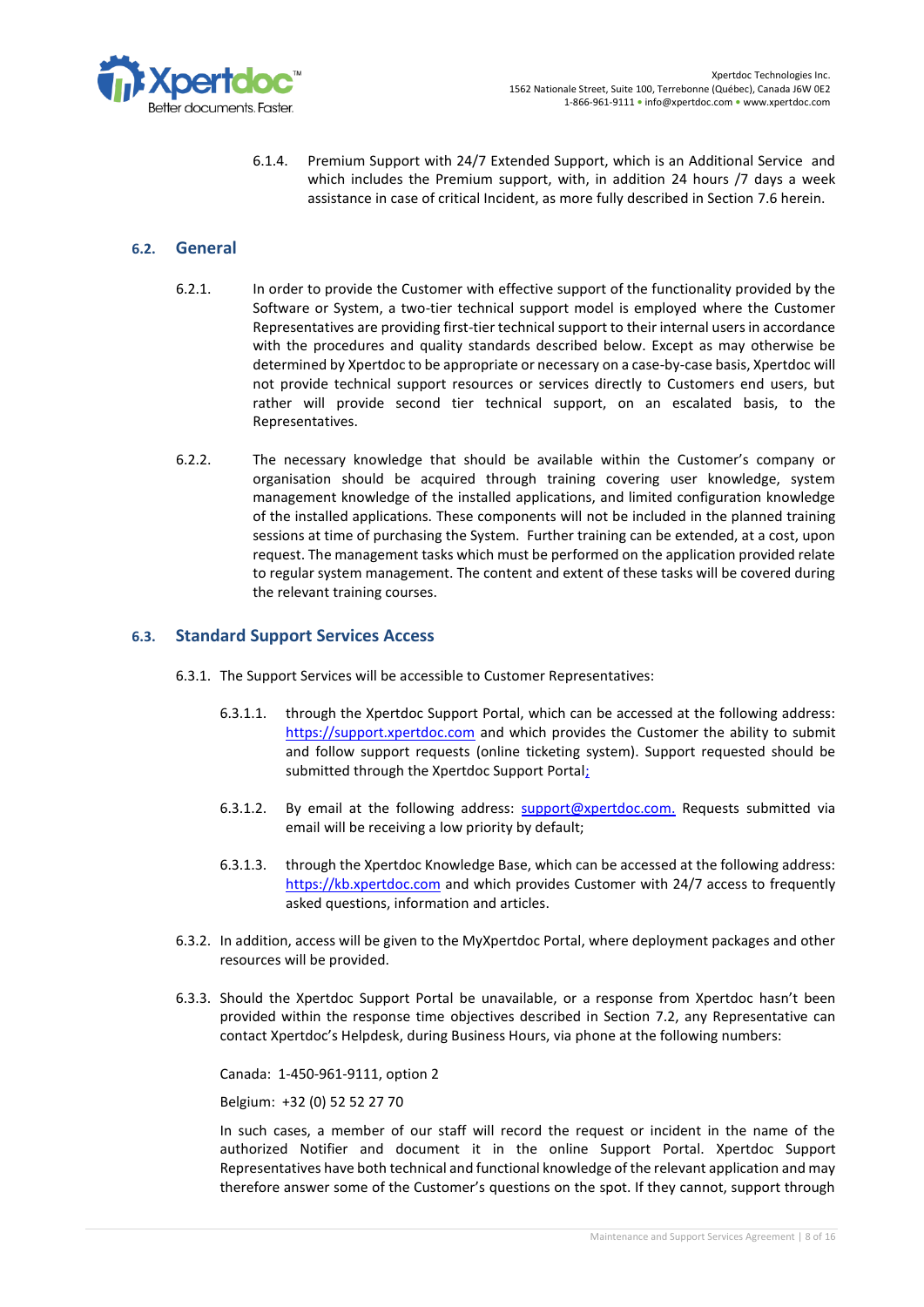

the Xpertdoc Support Portal, once the availability has resumed, will be offered or the request will be escalated to the next line of support, as more fully described in Sectio[n 7.4.](#page-11-0)

# <span id="page-8-0"></span>**6.4. Standard Support Services Availability**

- 6.4.1. The Xpertdoc Support Portal and Xpertdoc Knowledge Base are available 24/7.
- 6.4.2. Xpertdoc's Helpdesk is available during Xpertdoc's Canada and European offices Business Days and Business Hours. Support services outside the Business Days and Business Hours may be provided, on a case by case basis and upon agreement between the Parties, charged on a time and material basis (prepaid or on occurrence).
- 6.4.3. Note that while Customers may obtain support from any of Xpertdoc's offices, there might be restrictions or limitations to the support available at each office depending on the Xpertdoc Software the Customer is requesting support for. APAC Customers may contact either office for support Services.

# **6.5. Support Requests through Xpertdoc Support Portal**

- 6.5.1. Once the Representative has filed a Support Request through the Xpertdoc Support Portal, such Support Request shall be deemed to be recorded in the Xpertdoc Support Portal and an Xpertdoc support representative shall be assigned to such Support Request and shall be responsible for such Support Request until resolution of such Support Request. From time to time, reassignment of a Support Request from one Xpertdoc support representative to another may occur to facilitate a timely resolution of any Support Request, at Xpertdoc's sole discretion.
- 6.5.2. The Customer will receive an "Acknowledgment of Receipt" for the Support Request via an email from the Xpertdoc Helpdesk. This "Acknowledgment of Receipt" will contain an allocated unique ticket number and is considered to be a confirmation that the request has been recorded.
- 6.5.3. The assigned Xpertdoc support representative will contact the Representative through the Xpertdoc Support Portal (with email notification) and/or phone, as deemed appropriate, during the resolution process of the Support Request.
- 6.5.4. The number of participants to any Support Request should be kept to a minimum to facilitate communications and timely resolution of any such Support Request.
- 6.5.5. Communications pertaining to a Support Request shall remain within the Xpertdoc Support Portal until resolution of the Support Request and shouldn't be mixed with other existing or future requests.
- 6.5.6. The Xpertdoc support representative will work with the Representative to resolve the issue, taking whatever steps are necessary to first fully diagnose the problem, then to find a solution to the Support Request. This may involve, but is not limited to, the following:
	- 6.5.6.1. Requesting the Customer for more information;
	- 6.5.6.2. Requesting the Customer to install specific software and/or patches where applicable;
	- 6.5.6.3. Requesting for specific dubbed data from Customer system (and, if necessary, conducting tests to generate this data);
	- 6.5.6.4. Trying to reproduce the issue, in production, or on test machines, when applicable;
	- 6.5.6.5. Requesting the Customer to submit template and/or data;
	- 6.5.6.6. Remote assistance using remote sessions, or direct access through Virtual Private Network, as required.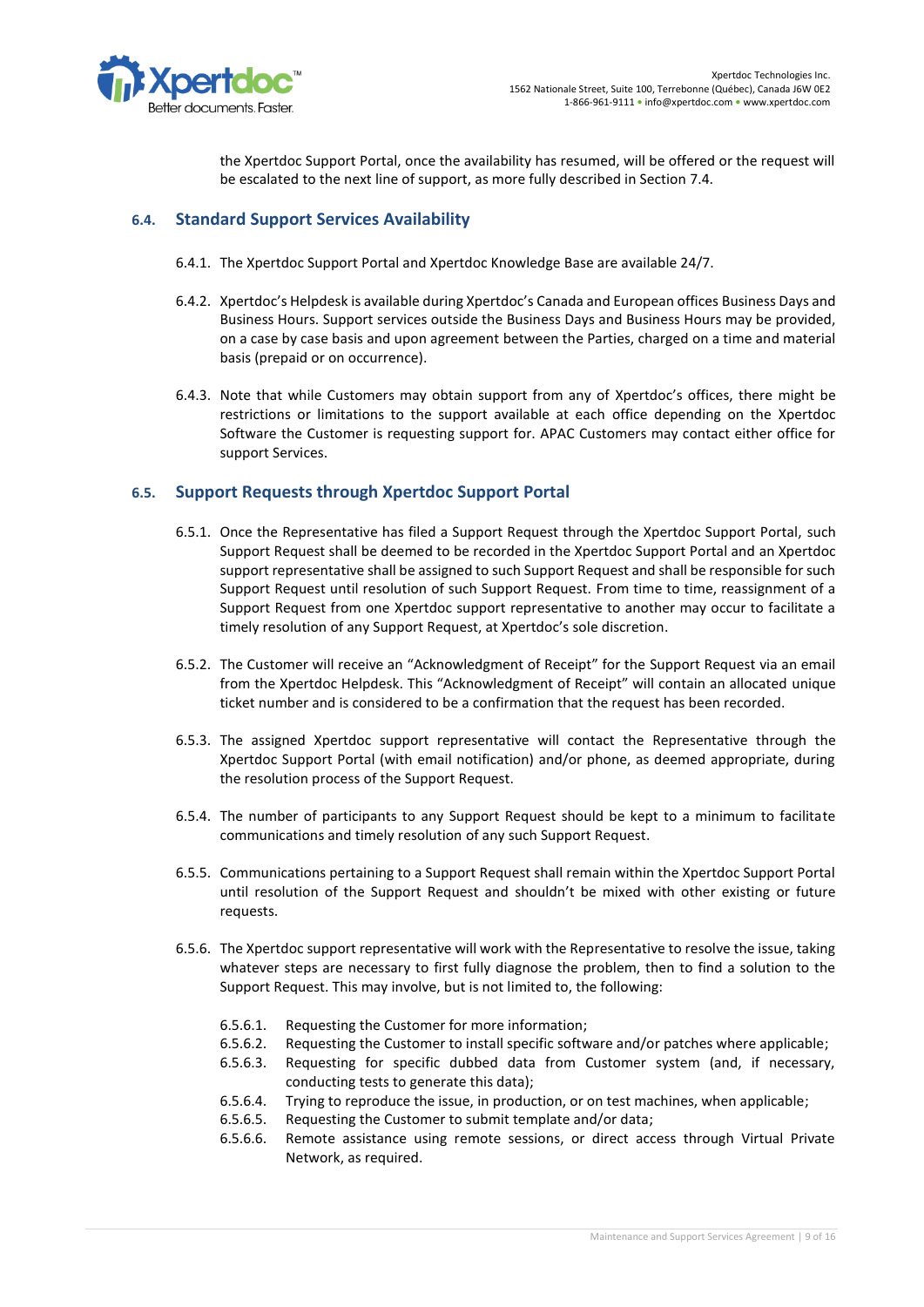

6.5.7. The Representative can track the progress of any Support Request via the Xpertdoc Support Portal. The Representative will also receive an email notification whenever there is an important change or update regarding any Support Request.

# **7. SERVICE LEVELS OBJECTIVES**

# **7.1. Priority Levels**

- 7.1.1. In any Support Request filed through the Xpertdoc Support Portal by a Representative, an initial Priority Level (as more fully described in Section [7.1.2](#page-9-0) herein) of any request or Incident should be estimated and indicated within the Support Request by the Representative or in consultation with the Xpertdoc support representative if communication has already occurred between Xpertdoc and the Representative and the Representative was unable to estimate such Priority Level.
- 7.1.2. The following Priority Levels may be allocated in any Support Request:

<span id="page-9-0"></span>

| Incident                                            | Priority<br>Level | Description                                                                                                                                                                                                                                                                                                                                                                                                                                                                                               |
|-----------------------------------------------------|-------------------|-----------------------------------------------------------------------------------------------------------------------------------------------------------------------------------------------------------------------------------------------------------------------------------------------------------------------------------------------------------------------------------------------------------------------------------------------------------------------------------------------------------|
| <b>Critical Incident</b>                            | Priority 1        | An Issue that results in a critical business impact for a production System where<br>$\overline{\phantom{0}}$<br>customer experiences a complete or substantial loss of service;<br>There is no possible alternative or workaround.                                                                                                                                                                                                                                                                       |
| Major Incident                                      | Priority 2        | A function of the service is degraded, resulting in non-trivial impairment of work<br>or other non-trivial business impact<br>High-impact problem where production is proceeding, but in a significantly<br>impaired fashion; there is a time-sensitive issue important to long term<br>productivity that is not causing an immediate work stoppage; or there is<br>significant customer concern.                                                                                                         |
| Minor Incident                                      | Priority 3        | Important issue that does not have significant current productivity impact<br>An Issue that results in a moderate business impact for a production System;<br>$\overline{\phantom{a}}$<br>Customer experiences partial non-critical functionality loss;<br>$\overline{\phantom{0}}$<br>The Incident has no effect on the global usability of the Software;<br>The application is not fully available but is not having a significant effect on<br>production;<br>A short-term work around is available.   |
| Regular request for<br>information or<br>assistance | Priority 4        | Informational request with no impact on the business.<br>$\overline{\phantom{0}}$<br>An Incident that results in a minimal business impact for a Production or<br>$\overline{\phantom{0}}$<br>Development System;<br>There is no impact to quality, performance, or functionality of the application;<br>Requests for general information, template design, optimization, application usage<br>or configuration.<br>Any request not directly related to the application itself or its functional purpose. |

- 7.1.3. The Support response procedure to be provided by Xpertdoc will depend on the content of the Support Request recorded by the Customer and the Priority Level allocated to it. During the initial analysis of the Support Request, the Priority Level will be revised by the Xpertdoc support representative and an initial response to the Representative will be provided. This initial response may contain information concerning the next steps to be taken, a request for more information and/or an adjustment of the Priority Level.
- 7.1.4. For the purposes hereof:
	- 7.1.4.1. Scheduled Maintenances resulting in the unavailability of the System will not be considered to be Incidents for the purposes hereof.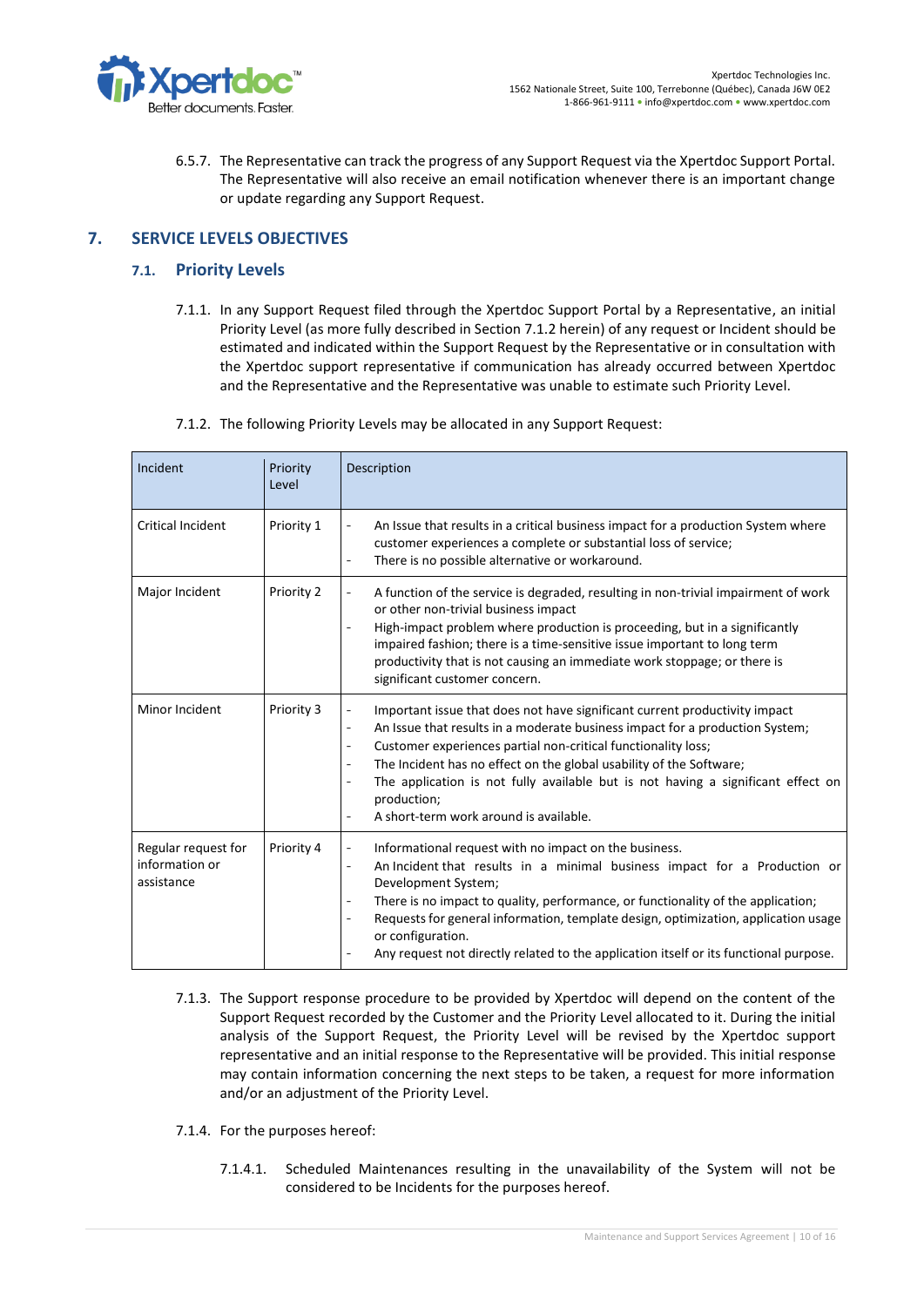

- 7.1.4.2. Force majeure events will not be considered to be Incidents for the purposes hereof.
- 7.1.4.3. Incidents which are caused by Third parties or third-party applications will never apply to the Service Level Objectives mentioned herein;
- 7.1.4.4. Interruptions, network delays (e.g. long response times) and system failures which occur in a communication or other network will never apply to the Service Level Objectives mentioned herein.

# <span id="page-10-2"></span>**7.2. Target Response Time Objectives**

- 7.2.1. The response time to any new Support Request is defined as the actual time in working hours, subject to the Standard Support Services Availability as described in Section [6.4,](#page-8-0) which elapses between the time that a Support Request is electronically recorded in the Xpertdoc Support Portal and the time when an Xpertdoc's support representative shares an initial response with the Representative via the Xpertdoc Support Portal.
- <span id="page-10-1"></span>7.2.2. The initial response between Xpertdoc's support representative and the Representative will be sent electronically via the Xpertdoc Support Portal and contain the following information as a minimum (the "**Support Request Initial Response**"):
	- 7.2.2.1. Acceptance of the Support Request and the allocation of a new priority level for the incident (where applicable);
	- 7.2.2.2. Ticket number;
	- 7.2.2.3. Solution, guidance, or request for information to engage in the analysis related to the Support Request;
	- 7.2.2.4. Indications regarding the plan for resolution (where applicable).
- 7.2.3. Xpertdoc shall use commercially reasonable efforts to resolve Customer's Incidents, according to the Priority Level allocated, within the following response time frames (the "**Response Time Objective**"):

<span id="page-10-0"></span>

| Incident type                                      | <b>Target Response Time</b> |
|----------------------------------------------------|-----------------------------|
| Critical incident (P1)                             | 1 Business hour             |
| Major incident (P2)                                | 4 business hours            |
| Minor incident (P3)                                | 8 business hours            |
| Regular request for information or assistance (P4) | 12 business hours           |

- 7.2.4. The response time for an Incident, and the content of the response, will depend on the type and extent of the Support Request and the Priority Level allocated to it. In any case, following consultation, an agreement will be made regarding the report or request strategy. The strategy can vary widely, from a simple request to a major change in the application, or even the start of a new project.
- 7.2.5. Results against the above listed target Response Time Objectives values are reviewed internally by Xpertdoc on a monthly basis and at year-end, with a target objective of 95% of response time objectives being met.
- 7.2.6. Representatives not receiving a Support Request Initial Response from Xpertdoc within the prescribed target response time while taking into account of the "Standard Support Service Hours" listed under the Section [6.4](#page-8-0) of this Agreement, may request escalation of the Support Request, or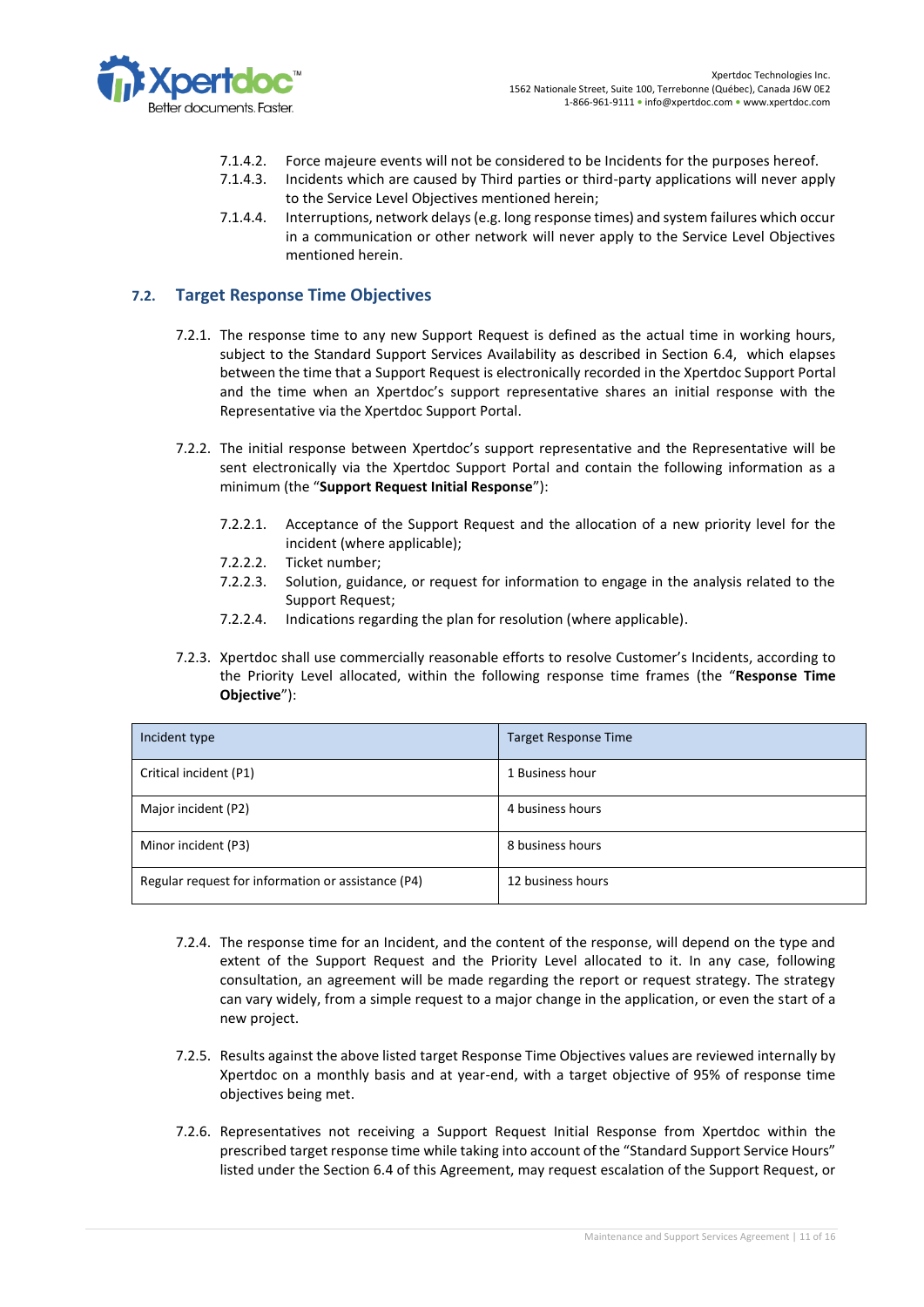

contact our Xpertdoc Helpdesk over the phone, during Business Hours, as indicated in Sectio[n 6.3.3](#page-7-2) above.

7.2.7. Customer acknowledges that said target Response Time Objectives are only provided for reference purposes only and the Customer understands and agrees that they must never be interpreted as creating an obligation, guarantee or representation for the Customer. Moreover, Xpertdoc reserves the right, at any time and at its sole discretion, to modify said Response Time Objectives.

# **7.3. Target Resolution Time Objectives**

- 7.3.1. The resolution time to any new Support Request is defined as the actual time in working hours, subject to the Standard Support Services Availability as described in Section [6.4,](#page-8-0) which elapses between the Support Request Initial Response and the time when the Support Request is resolved.
- 7.3.2. Xpertdoc shall use commercially reasonable efforts to resolve Customer's incidents, according to the Priority Level allocated, within the following resolution time frames (the "**Resolution Time Objective**"):

<span id="page-11-1"></span>

| Incident type          | <b>Resolution Time Objective</b> |
|------------------------|----------------------------------|
| Critical incident (P1) | 2 Business Days                  |
| Major incident (P2)    | 4 Business Days                  |
| Minor incident (P3)    | 10 Business Days                 |

- 7.3.3. Resolution may take the form of a permanent solution or a temporary fix allowing a satisfactory level of service until a permanent solution can be implemented. In cases where resolution is not possible within the limits listed above, a comprehensive action plan will be sent to the Customer. In this instance the resolutions time objectives will be replaced with the detailed schedule provided by Xpertdoc.
- 7.3.4. Customer acknowledges that said Resolution Time Objectives are only provided for reference purposes only and the Customer understands and agrees that they must never be interpreted as creating an obligation, guarantee or representation for the Customer. Moreover, Xpertdoc reserves the right, at any time and at its sole discretion, to modify said Resolution Time Objectives.

#### <span id="page-11-0"></span>**7.4. Escalation Process**

- 7.4.1. Xpertdoc has established an escalation process to help facilitate the resolution of service issues relating to Xpertdoc's Service Level Objectives (the "**Escalation Process**"). The Escalation Process takes places, upon request by a Customer or Representative, if an Incident was not answered within the targeted Response Time Objectives or Resolution Time Objectives listed above.
- 7.4.2. The table below lists the levels and typical flow in case of an Escalation Process: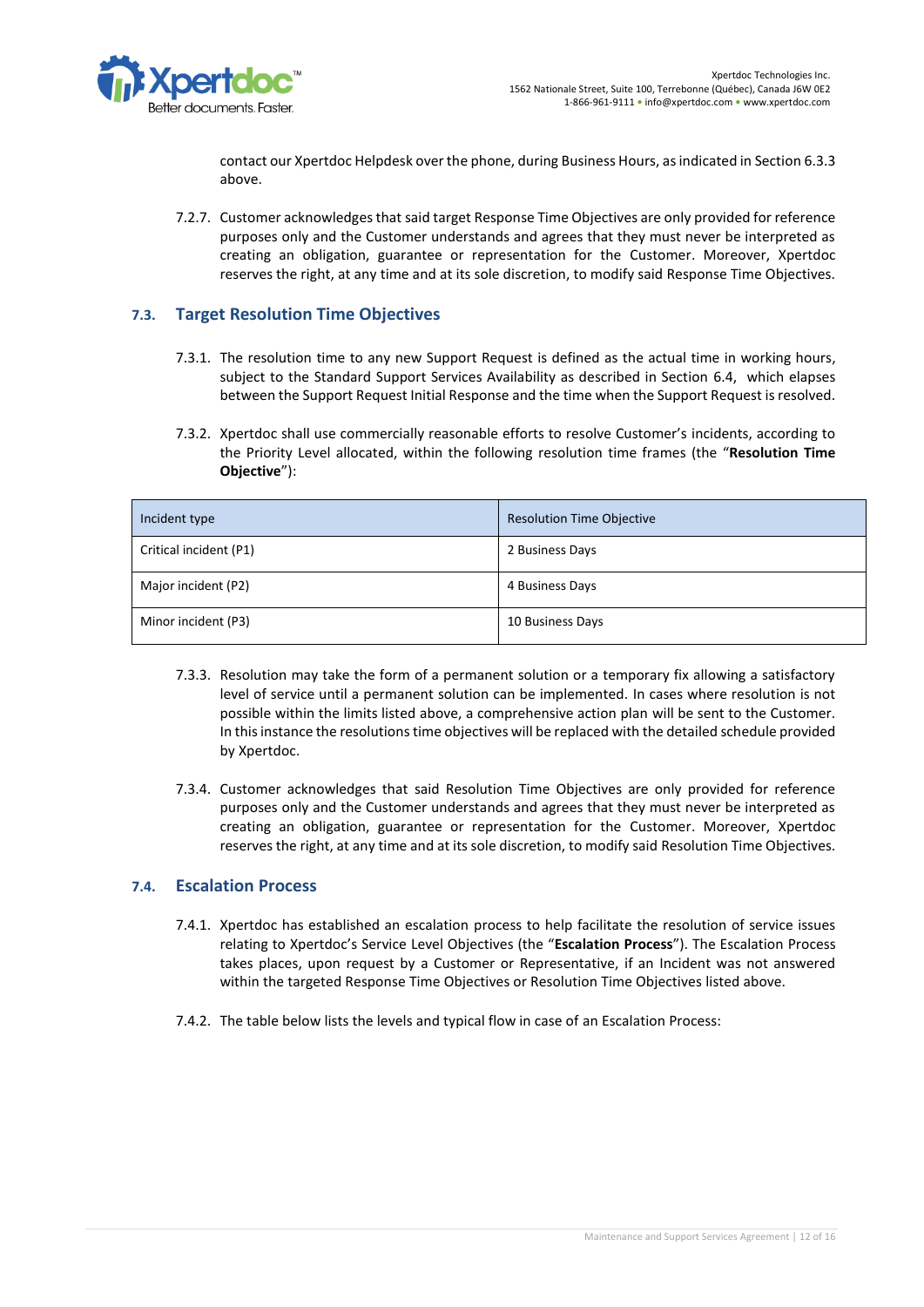

| <b>Escalation Level</b> | Title                            |
|-------------------------|----------------------------------|
| Level 1                 | Support representative           |
| Level 2                 | Senior Technician                |
| Level 3                 | <b>Director Customer Service</b> |
| Level 4                 | <b>CTO</b>                       |

- 7.4.3. Escalation Process requests must be formulated within the Xpertdoc Support Platform. Should the Escalation Process not be performed in a timely manner, the Customer may request the Xpertdoc support representative currently working on the case to provide the coordinates of its immediate superior.
- 7.4.4. During the Escalation Process, the assigned Xpertdoc support representative will collaborate and develop a communication plan. If needed, a technical plan of action will be co-developed to ensure resolution of the issue. The Xpertdoc support representative will also update the Customer of the case progression.
- 7.4.5. A unique ticket reference number will be allocated to the Escalation Process request and must be used as reference in all levels of the Escalation Process.

# <span id="page-12-0"></span>**7.5. Support Services and Service Level Objectives for Premium Support**

- 7.5.1. Should a Customer have purchased as an Additional Service and for an additional fee, the Premium Support, the following shall apply:
	- 7.5.1.1. Customer shall be prioritized in the handling of the Support Requests over Customers who do not have the Premium Support;
	- 7.5.1.2. Faster support with facilitated access to a senior technical resource as part of the standard Escalation Process;
	- 7.5.1.3. Includes 8 hours of Professional services, to be used within 12 months.
- 7.5.2. Customer may opt to select Premium Support Services at any time during the Term of the Agreement for a minimum term of one (1) year (12 months), subject that such term may not be longer than any term provided for in any Order Form. The 8 hours of Professional services included in the Premium Support may only be used during the term of the Premium Support Services and such hours may not be used during any other additional term of the Premium Support which may purchased by Customer once any term of the Premium Support has expired. Such Professional services will at the effective date of the Order Form relating thereto is and shall end, or be renewed, at the term indicated in such Order Form, which shall not be longer than the term of the Premium Support Services.

# <span id="page-12-1"></span>**7.6. Support Services and Service Level Objectives for Premium Support with Extended Hours 24/7 Support (Add-on to the Premium Support plan)**

7.6.1. Should a Customer have purchased as an Additional Service and for an additional fee, the Premium Support, he may also purchase the Premium Support with the extended Hours 24/7 Support, the following shall apply, in addition to what is described in Section [7.5](#page-12-0) applicable to the Premium Support: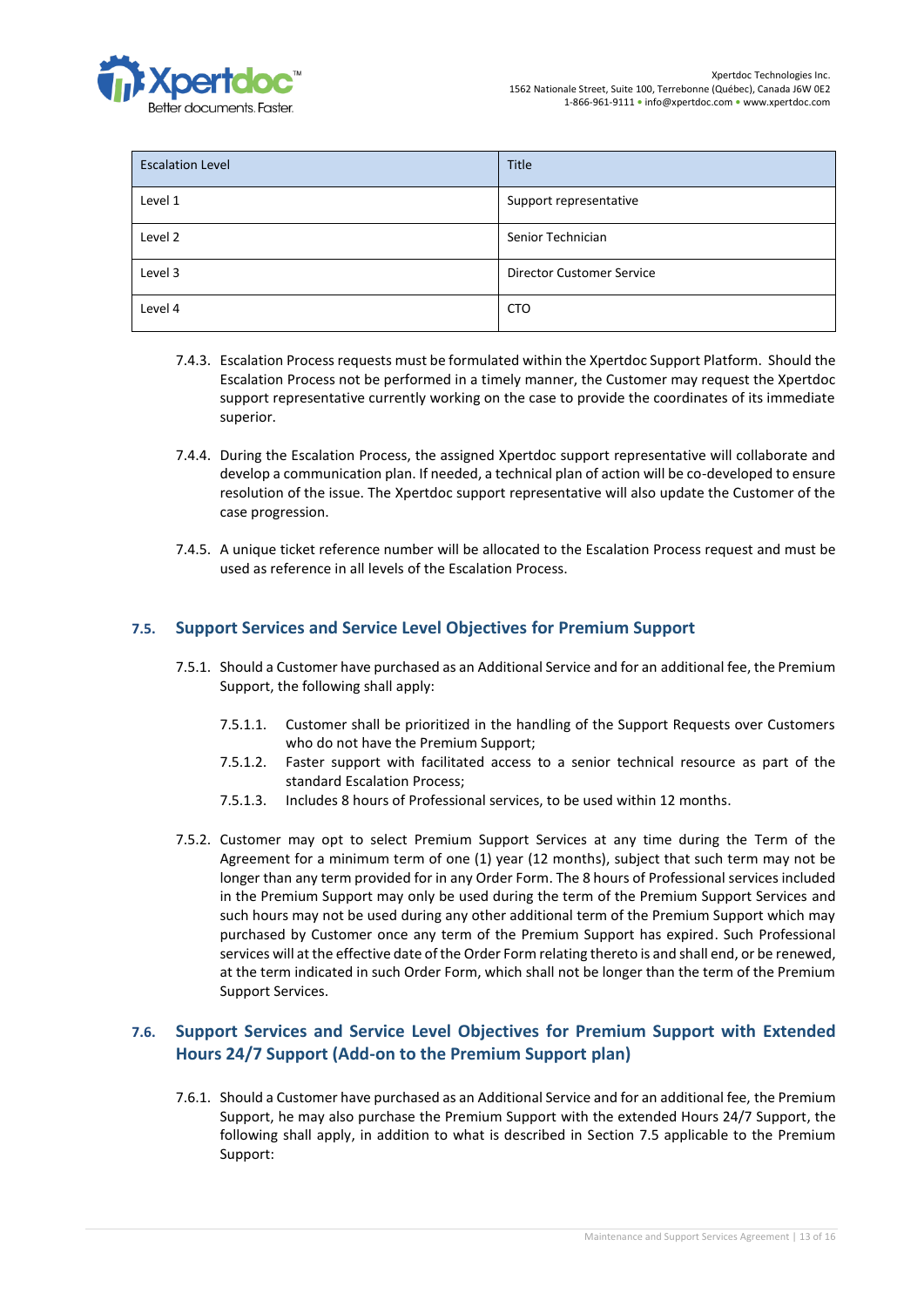

- 7.6.1.1. Customer shall have access to a 24/7 assistance in case of production Outage impacting the whole service (P1 – Critical Incident);
- 7.6.1.2. Customer will be provided with a distinct communication method allowing the possibility to place a Support Request for urgent assistance outside of Xpertdoc's regular Business Hours and rapidly get a response from an Xpertdoc support representative.
- 7.6.1.3. During an Incident, once the request is placed, an Xpertdoc representative on stand-by will contact the Representative by phone or email to address the Customer's/Representatives questions and remedy simple faults. He or she can also make a preliminary diagnosis in the event of catastrophic failure. Depending on the results of the analysis, the contact person may suggest and implement workarounds or provisional recovery measures. During the intervention, the Representative will record the report in the Xpertdoc Support Portal, which will allow to resume the resolution in accordance with the conditions detailed in this Agreement during Business Hours.
- 7.6.2. It is important to note that the Premium Support with Extended Hours 24/7 Support plan covers the processing of the recorded request for assistance in accordance with the Service Level Objectives for critical Incidents (Priority 1) only. This support does not include visits to the Client's site, regular assistance or any Professional services outside of the hours purchased through the Premium Support. All work activities will be performed solely from the offices of Xpertdoc.

# **8. AVAILABILITY**

# **8.1. Availability for operational functionality of hosted service as a software**

#### 8.1.1. **General**

- 8.1.1.1. Xpertdoc will make every reasonable effort to ensure maximum availability of the service or Private Hosted System allocated to the Customer.
- 8.1.1.2. The service offered by Xpertdoc as a SaaS would be deemed to be unavailable if it stops performing the tasks or providing the services for which it has been deployed or, if the service is degraded to a point where it is unusable.
- 8.1.1.3. Preventive maintenances performed outside of regular Business Hours at any given datacentre location is not counted in the service availability calculation.
- 8.1.1.4. The services are hosted through a third-party. Xpertdoc shall not be liable for any problems relating to availability and functionality of such third-party hosting services.

#### 8.1.2. **Service Level Objective for hosted Software as a Service**

- 8.1.2.1. The availability of the service offered by Xpertdoc as a SaaS with respect to the Service Window shall be 98% per year.
- 8.1.2.2. Xpertdoc will regularly undertake a review of performance against the Service Levels indicated in this Section and will take the necessary measures to continuously improve the quality of the services delivered. On demand by the Customer, Xpertdoc may present a Service Level report for the System covered by this agreement or redirect the Customer to an online resource presenting the information.

#### 8.1.3. **Service Availability Calculation**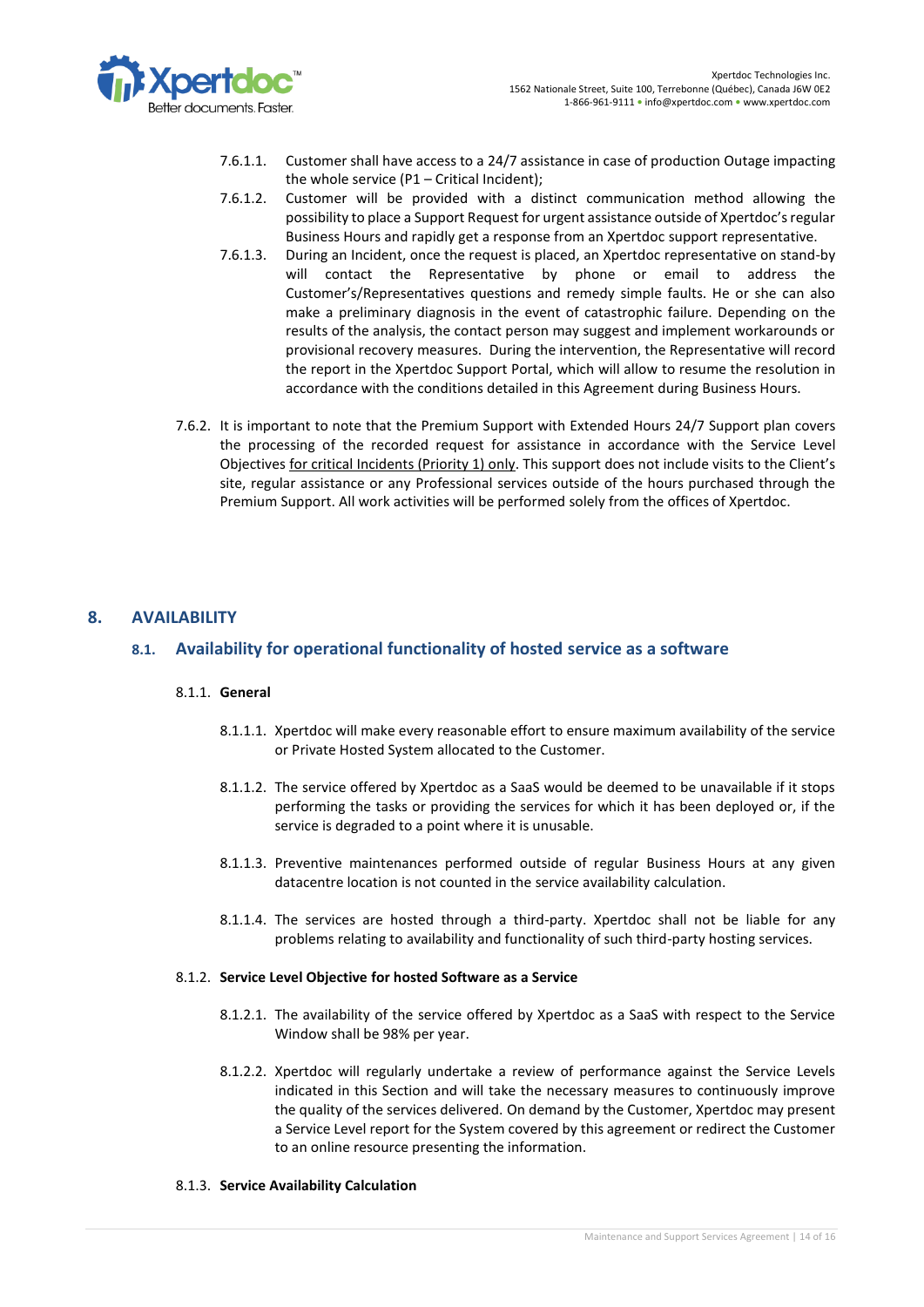

- 8.1.3.1. The services availability calculation measures the percentage of time during any calendar month that the production instance of the application is available, as measured by one or more automated monitor (s) defined and implemented within the Xpertdoc monitoring system (the "**Monitoring System**").
- 8.1.3.2. Monitoring by Xpertdoc is carried out 24/7, 365 days a year in real-time by using specific systems that detect and indicate any failures or faults by notifying the support services.
- 8.1.3.3. In rare cases where unavailability of the services would be undetected by the Monitoring System, failures or faults can be reported by the Customer as indicated in Section [6.3.](#page-7-1) Upon reception and confirmation of the Incident, the unavailability of the System will be recorded for the purpose of Availability calculation.
- 8.1.3.4. The availability shall be calculated, for the service, as the total time in a calendar month excluding the total duration of unscheduled Outages in the same calendar month divided by the total time in that calendar month. It is expressed as a percentage rounded to 2 decimal places.

## *Availability percentage = ((Total Time in a Calendar Month - Unscheduled Outages)/Total Time in a Calendar Month) X100*

## PLANNED MAINTENANCES

Time for planned maintenance is not counted in the Availability calculation. Planned maintenance concerns activities regularly carried out by Xpertdoc to maintain or upgrade the functionality of the System and its components.

Xpertdoc is committed to making every reasonable effort to carry out the planned maintenance tasks at times with minimal impact to the Customer's System and will carry out the maintenances taking into account the Location of the datacentre where the service is hosted.

# **Preconditions, assumptions and exceptions**

- As stated previously, before a "Preventive Maintenance" is performed, it is possible that, following consultation with the Customer's designated responsible staff member(s), the System will need to be down during office hours, and the Preventive Maintenance will thus be the cause of the unavailability of the System. Unavailability due to these types of scheduled interruptions will not affect the calculation of the actual Service Level.
- If several critical incidents reported at the same time appear to have the same cause, only the duration of the first-recorded critical incident will be used in the calculation of this Service Level.

Listed below are other conditions in the presence of which, despite the occurrence of any malfunction or apparent unavailability of the System, will not affect the calculation of the actual Service Level:

- Incidents due to Force Majeure, as listed at the beginning of this agreement (i.e. events that, objectively would prevent Xpertdoc from intervening to perform the tasks set out by the Contract which are Xpertdoc's responsibility)
- Incidents which are the result of networking environment(s) or hardware beyond Xpertdoc's perimeter.
- Incidents which are caused by third parties, unless such third parties are working on behalf of Xpertdoc.